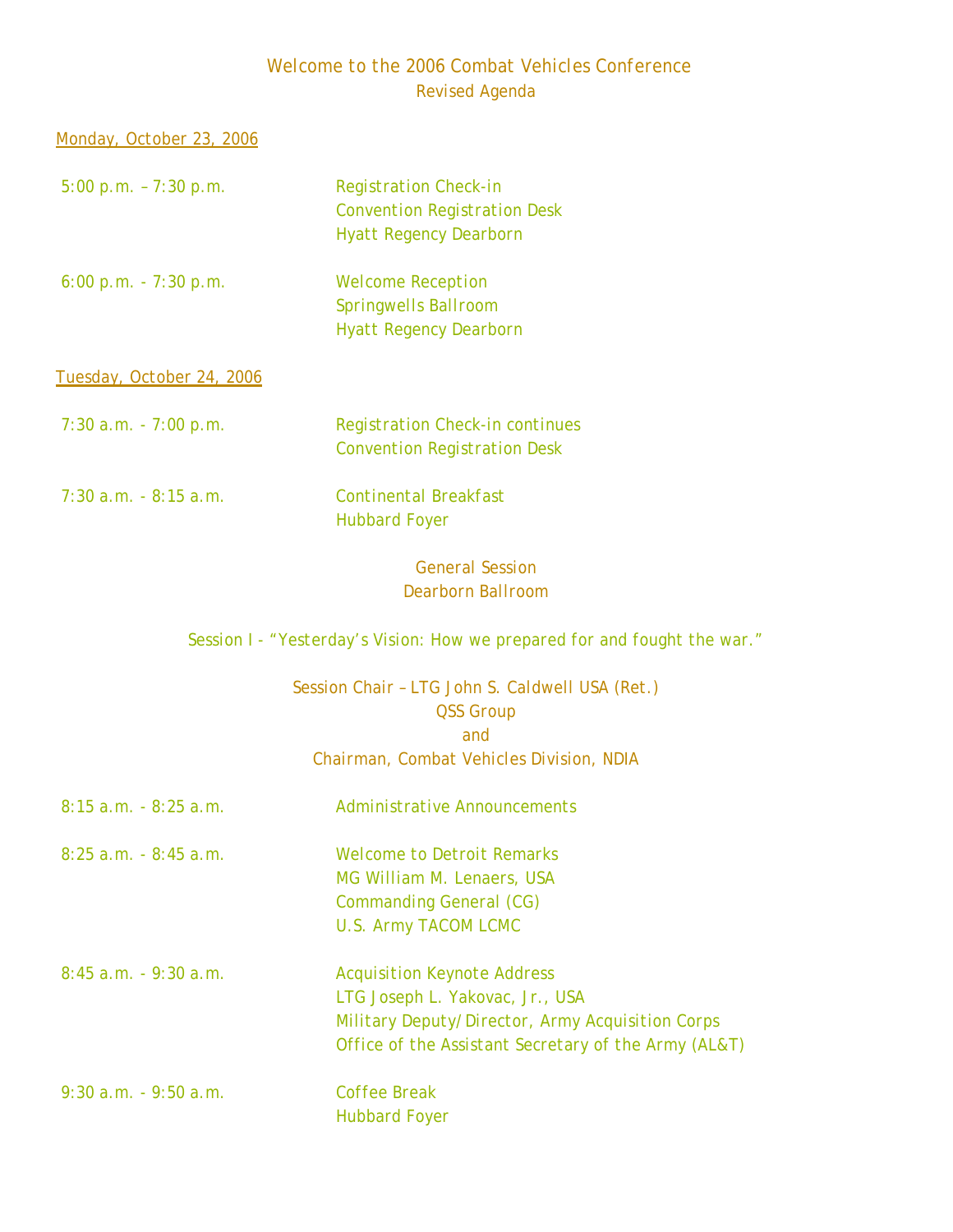| $9:50$ a.m. $-10:30$ a.m.  | <b>Keynote Address</b>                                                                        |
|----------------------------|-----------------------------------------------------------------------------------------------|
|                            | MG Richard J. Rowe, Jr., USA                                                                  |
|                            | Deputy Director/Chief of Staff,                                                               |
|                            | Army Capabilities Integration Center, TRADOC                                                  |
| 10:30 a.m. - 11:30 a.m.    | War Panel: "Operation Iraqi Freedom"                                                          |
|                            | Moderator: MG Julian B. Burns, USA (Ret.)                                                     |
|                            | <b>Vice Pres Business Development, BAE Systems</b>                                            |
|                            | <b>Panel Members:</b>                                                                         |
|                            | Col (sel) William R. Costantini, USMC                                                         |
|                            | the former CO, 1st Light Armored Reconnaissance                                               |
|                            | Battalion in Iraq and is currently assigned to the                                            |
|                            | J-5 section of the Joint Staff.                                                               |
|                            | LTC Lanier Ward, USA<br>$\bullet$                                                             |
|                            | Regimental S3 of the 2nd Cavalry Regiment (2CR)                                               |
|                            | Currently Commanding the 2d Squadron, 16th Cavalry,                                           |
|                            | Fort Knox, KY                                                                                 |
|                            | LTC Thomas B. Plunkett, USANG<br>۰                                                            |
|                            | Commander, 3rd Battalion 156th Infantry,                                                      |
|                            | Louisiana Army National Guard                                                                 |
|                            | <b>Heavy Task Force-mounted Operations</b>                                                    |
|                            | LTC John Steele, USA                                                                          |
|                            | was a Battalion Commander, than Deputy Commanding Officer                                     |
|                            | (DCO) for 1st Brigade, 25th ID (Styrker)                                                      |
|                            | during combat operations in Iraq.                                                             |
|                            | <b>BG Alan Gayhart, USA</b>                                                                   |
|                            | Brigade Commander, 116th Heavy Brigade Combat Team                                            |
|                            | (Idaho/Oregon/Montana NG) during combat operations in                                         |
|                            | Iraq. Now currently serving as the Deputy Commanding<br>General for Idaho National Guard.     |
|                            |                                                                                               |
| $11:30$ a.m. $-12:30$ p.m. | Lunch                                                                                         |
|                            | <b>Springwells Ballroom</b>                                                                   |
|                            | <b>General Session (reconvenes)</b>                                                           |
|                            | <b>Dearborn Ballroom</b>                                                                      |
|                            | Session II: "Today's Legends: How our legacy systems will contribute to the future."          |
|                            | Session Chair - Ms. Sherrie Nunn<br>Assistant Program Executive Officer, Logistics (PEO, GCS) |
|                            | <b>Introductions</b>                                                                          |
| 12:30 p.m. - 12:35 p.m.    | Ms. Sherrie Nunn                                                                              |
|                            |                                                                                               |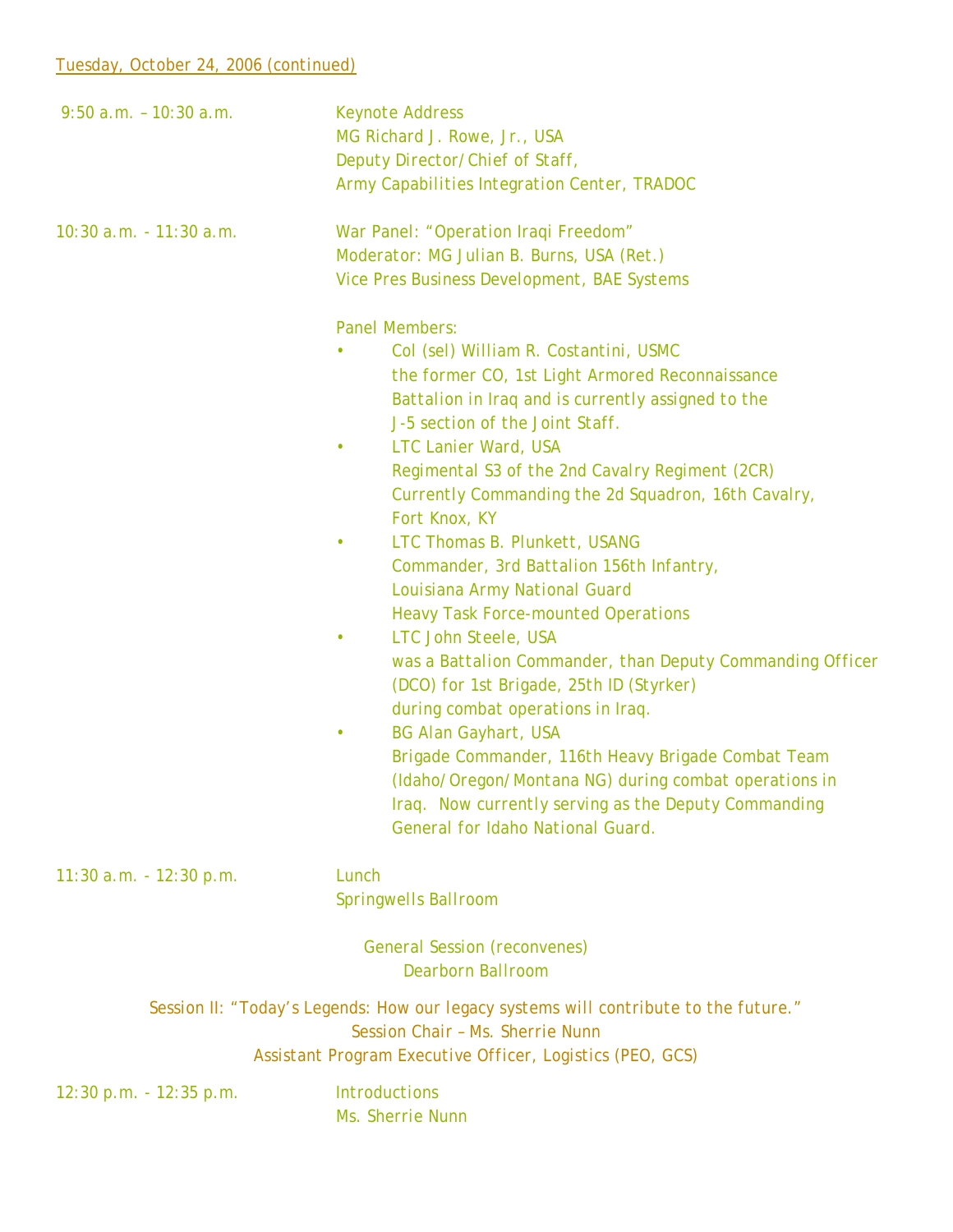| $12:35$ p.m. $-2:35$ p.m. | <b>PEO &amp; PM Panel</b><br>Panel Chair: Mr. Kevin Fahey,<br>SES Program Executive Officer for Ground Combat Systems<br><b>Panel Members:</b><br>COL Larry Hollingsworth, USA                                                                                                                                                                                                                                                                          |
|---------------------------|---------------------------------------------------------------------------------------------------------------------------------------------------------------------------------------------------------------------------------------------------------------------------------------------------------------------------------------------------------------------------------------------------------------------------------------------------------|
|                           | PM Heavy Brigade Combat Team<br>COL Peter Fuller, USA<br>PM Stryker Brigade Combat Team<br>Mr. Patrick Thompson<br>Chief, PATCM<br><b>Robotic Systems JPO</b><br>Mr. Robert Halle<br>Deputy PM, Modular Brigade Enhancements<br>Col Michael A. Micucci, USMC<br>Program Manager, Light Armored Vehicle                                                                                                                                                  |
| $2:35$ p.m. $-3:05$ p.m.  | <b>Coffee Break</b><br><b>Hubbard Foyer</b>                                                                                                                                                                                                                                                                                                                                                                                                             |
|                           | <b>General Session (reconvenes)</b><br><b>Dearborn Ballroom</b>                                                                                                                                                                                                                                                                                                                                                                                         |
| $3:05$ p.m. $-5:00$ p.m.  | Depot/OEM Panel "Executing RESET"<br>Panel Chair: Mr. Andy Hove, Program Director,<br><b>Bradley Systems, BAE Systems</b><br><b>Panel Members:</b>                                                                                                                                                                                                                                                                                                      |
|                           | Mr. Donald Ishmael, Jr. (tentative/invited)<br><b>General Dynamics Rep</b><br>Ms Carla Johnson,<br>Director, Strategic Equipment Project Office,<br>Supply Chain Management Center,<br>Marine Corps Logistics Command<br>LtCol Don Mills, USMC<br>Senior Director, Source Management Department,<br>Supply Chain Management Center,<br><b>Marine Corps Logistics Command</b><br>Mr. Chuck Gripton,<br><b>BAE</b> Systems,<br><b>RRAD</b> representative |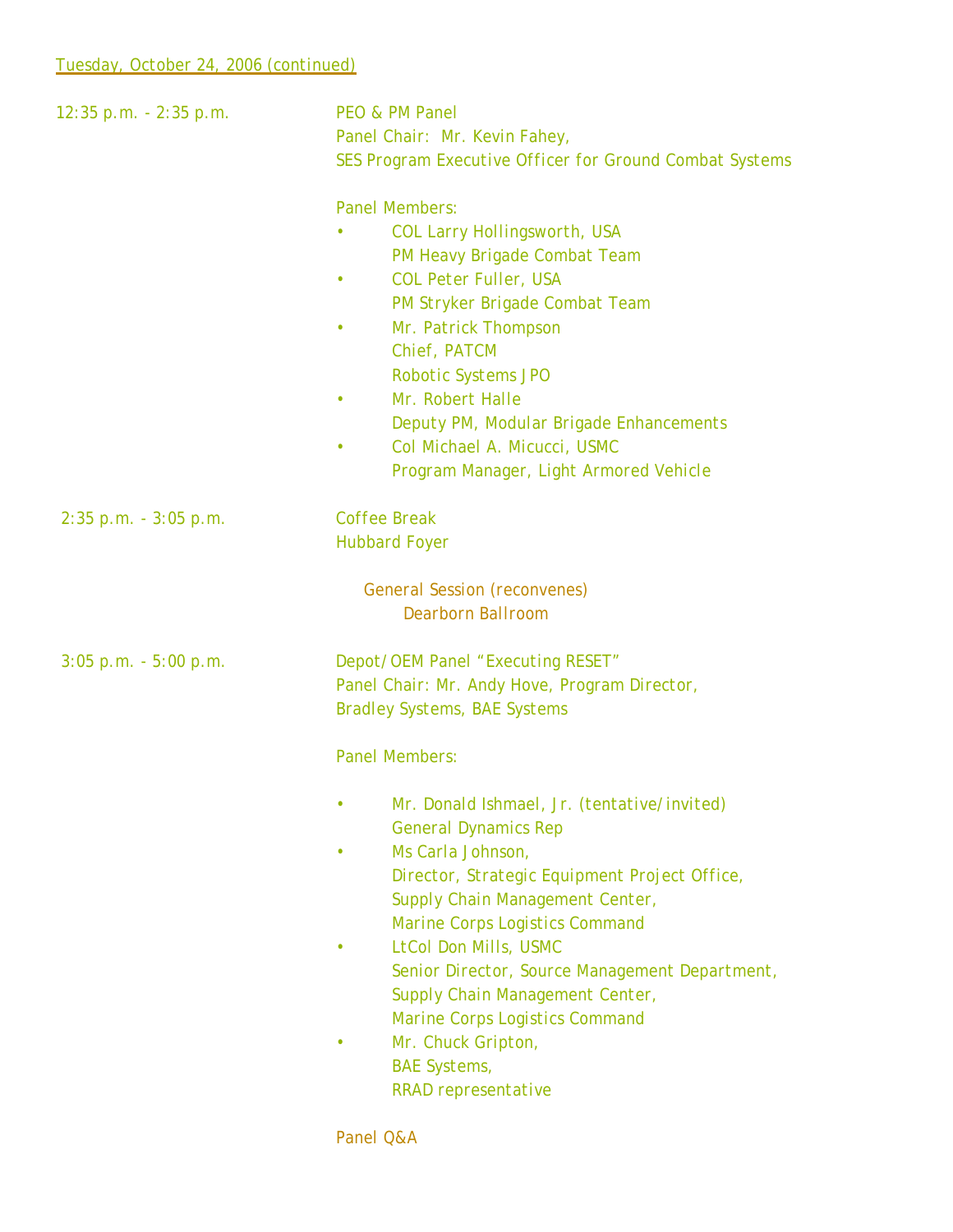## *Tuesday, October 24, 2006 (continued)*

| $5:00 p.m. - 5:30 p.m.$     | JSLIST Chemical/Biological Coverall for Combat Vehicle<br>Crewman (JC3) Presentation<br>Ms. Deborah Singleton,<br><b>JSLIST Program Manager,</b><br>Office of Joint Project Manager of Individual<br>Protection (JPM-IP)<br>The JC3 is a NBC suit specifically designed for<br>Combat Vehicle Crewman and if approved may be<br>fielded to the U.S. Army and U.S. Marine Corps CVC<br>personnel beginning in FY08. |
|-----------------------------|--------------------------------------------------------------------------------------------------------------------------------------------------------------------------------------------------------------------------------------------------------------------------------------------------------------------------------------------------------------------------------------------------------------------|
| 5:30 p.m.                   | Adjourn for the day                                                                                                                                                                                                                                                                                                                                                                                                |
| $5:30 p.m. - 7:00 p.m.$     | <b>Annual Reception</b><br><b>Springwells Ballroom</b>                                                                                                                                                                                                                                                                                                                                                             |
| Wednesday, October 25, 2006 |                                                                                                                                                                                                                                                                                                                                                                                                                    |
| $7:30$ a.m. $-11:45$ a.m.   | <b>Registration Check-in continues</b><br><b>Convention Registration Desk</b>                                                                                                                                                                                                                                                                                                                                      |
| $7:30$ a.m. $-8:00$ a.m.    | <b>Continental Breakfast</b><br><b>Hubbard Foyer</b>                                                                                                                                                                                                                                                                                                                                                               |
|                             | Session III: "Tomorrow's Capabilities: How the future will look<br>and are we preparing properly?"<br>Session Chair - Mr. Chuck Prikopa<br><b>BAE</b> Systems                                                                                                                                                                                                                                                      |
| $8:00$ a.m. $-8:10$ a.m.    | Introduction / Administrative Remarks<br>Mr. Chuck Prikopa<br><b>BAE</b> Systems                                                                                                                                                                                                                                                                                                                                   |
| $8:10 a.m. - 9:00 a.m.$     | <b>R&amp;D/Future Programs</b><br>Dr. Grace Bochenek, USA TARDEC                                                                                                                                                                                                                                                                                                                                                   |